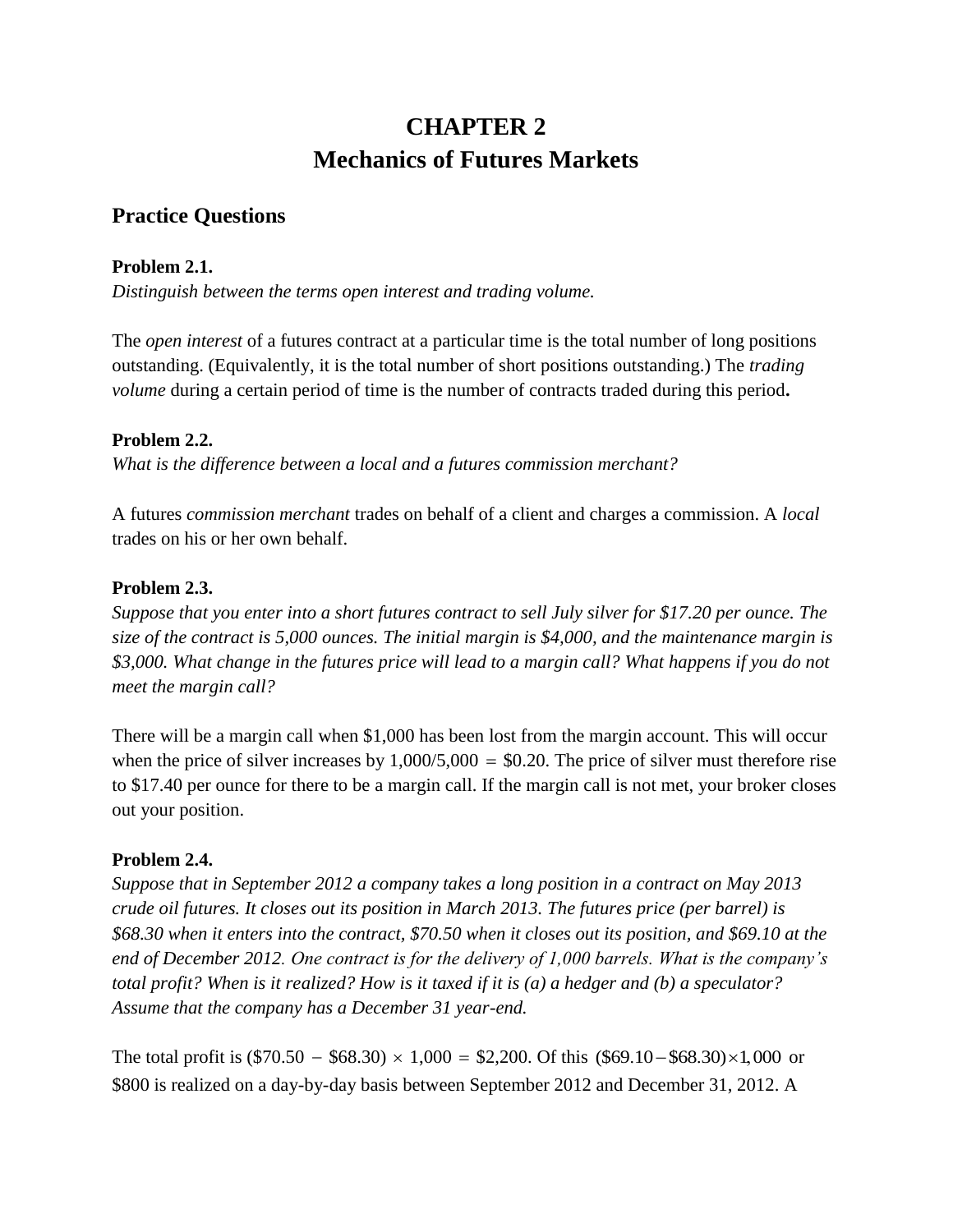further  $(\$70.50 - \$69.10) \times 1,000 = \$1,400$  is realized on a day-by-day basis between January 1, 2013, and March 2013. A hedger would be taxed on the whole profit of \$2,200 in 2013. A speculator would be taxed on \$800 in 2012 and \$1,400 in 2013.

### **Problem 2.5.**

*What does a stop order to sell at \$2 mean? When might it be used? What does a limit order to sell at \$2 mean? When might it be used?* 

A *stop order* to sell at \$2 is an order to sell at the best available price once a price of \$2 or less is reached. It could be used to limit the losses from an existing long position. A *limit order* to sell at \$2 is an order to sell at a price of \$2 or more. It could be used to instruct a broker that a short position should be taken, providing it can be done at a price more favorable than \$2.

### **Problem 2.6.**

*What is the difference between the operation of the margin accounts administered by a clearing house and those administered by a broker?* 

The margin account administered by the clearing house is marked to market daily, and the clearing house member is required to bring the account back up to the prescribed level daily. The margin account administered by the broker is also marked to market daily. However, the account does not have to be brought up to the initial margin level on a daily basis. It has to be brought up to the initial margin level when the balance in the account falls below the maintenance margin level. The maintenance margin is usually about 75% of the initial margin.

### **Problem 2.7.**

*What differences exist in the way prices are quoted in the foreign exchange futures market, the foreign exchange spot market, and the foreign exchange forward market?* 

In futures markets, prices are quoted as the number of US dollars per unit of foreign currency. Spot and forward rates are quoted in this way for the British pound, euro, Australian dollar, and New Zealand dollar. For other major currencies, spot and forward rates are quoted as the number of units of foreign currency per US dollar.

### **Problem 2.8.**

*The party with a short position in a futures contract sometimes has options as to the precise asset that will be delivered, where delivery will take place, when delivery will take place, and so on. Do these options increase or decrease the futures price? Explain your reasoning.*

These options make the contract less attractive to the party with the long position and more attractive to the party with the short position. They therefore tend to reduce the futures price.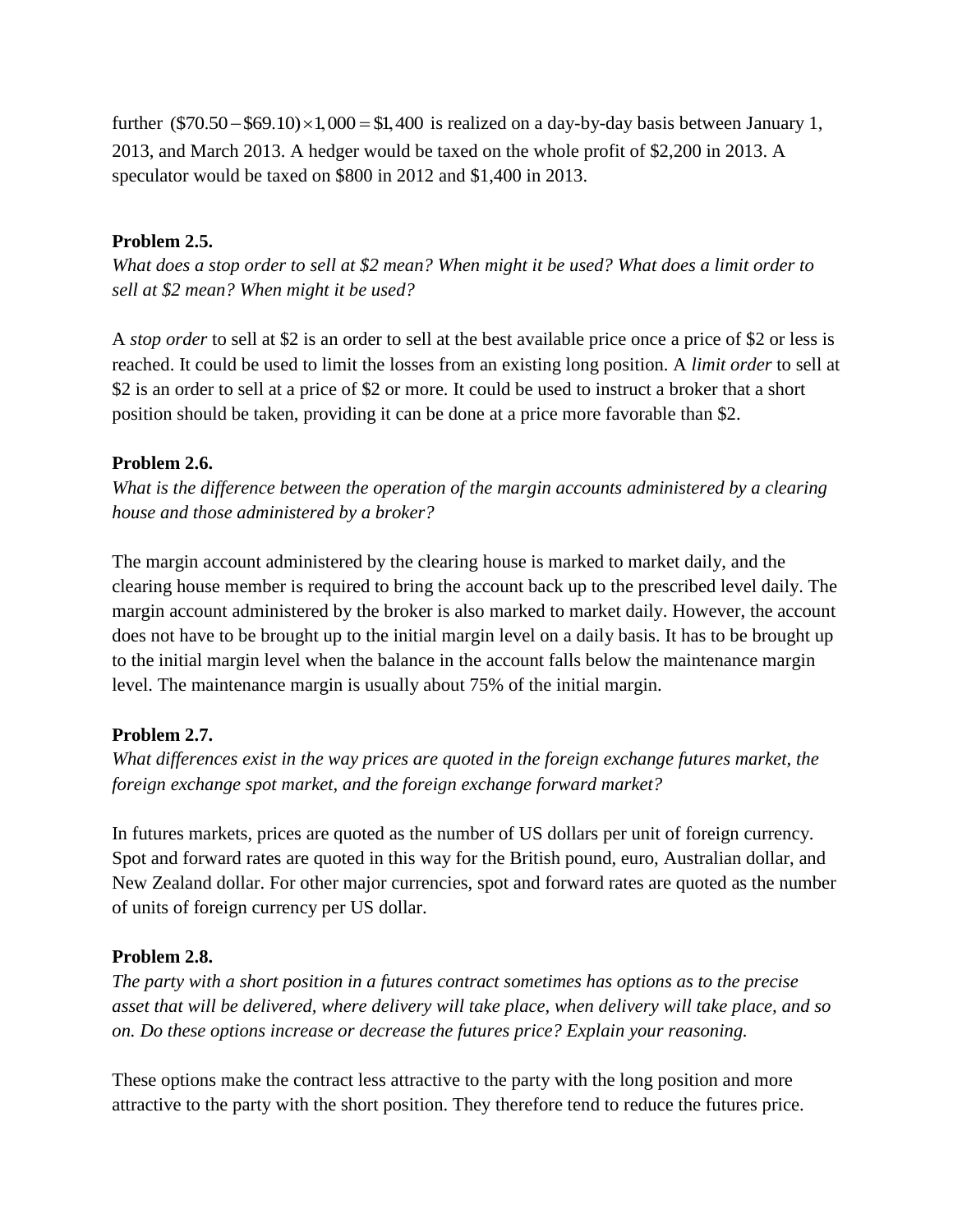#### **Problem 2.9.**

*What are the most important aspects of the design of a new futures contract?*

The most important aspects of the design of a new futures contract are the specification of the underlying asset, the size of the contract, the delivery arrangements, and the delivery months.

### **Problem 2.10.**

*Explain how margins protect investors against the possibility of default.*

A margin is a sum of money deposited by an investor with his or her broker. It acts as a guarantee that the investor can cover any losses on the futures contract. The balance in the margin account is adjusted daily to reflect gains and losses on the futures contract. If losses are above a certain level, the investor is required to deposit a further margin. This system makes it unlikely that the investor will default. A similar system of margins makes it unlikely that the investor's broker will default on the contract it has with the clearing house member and unlikely that the clearing house member will default with the clearing house.

### **Problem 2.11.**

*A trader buys two July futures contracts on frozen orange juice. Each contract is for the delivery of 15,000 pounds. The current futures price is 160 cents per pound, the initial margin is \$6,000 per contract, and the maintenance margin is \$4,500 per contract. What price change would lead to a margin call? Under what circumstances could \$2,000 be withdrawn from the margin account?*

There is a margin call if more than \$1,500 is lost on one contract. This happens if the futures price of frozen orange juice falls by more than 10 cents to below 150 cents per pound. \$2,000 can be withdrawn from the margin account if there is a gain on one contract of \$1,000. This will happen if the futures price rises by 6.67 cents to 166.67 cents per pound.

### **Problem 2.12.**

*Show that, if the futures price of a commodity is greater than the spot price during the delivery period, then there is an arbitrage opportunity. Does an arbitrage opportunity exist if the futures price is less than the spot price? Explain your answer.*

If the futures price is greater than the spot price during the delivery period, an arbitrageur buys the asset, shorts a futures contract, and makes delivery for an immediate profit. If the futures price is less than the spot price during the delivery period, there is no similar perfect arbitrage strategy. An arbitrageur can take a long futures position but cannot force immediate delivery of the asset. The decision on when delivery will be made is made by the party with the short position. Nevertheless companies interested in acquiring the asset may find it attractive to enter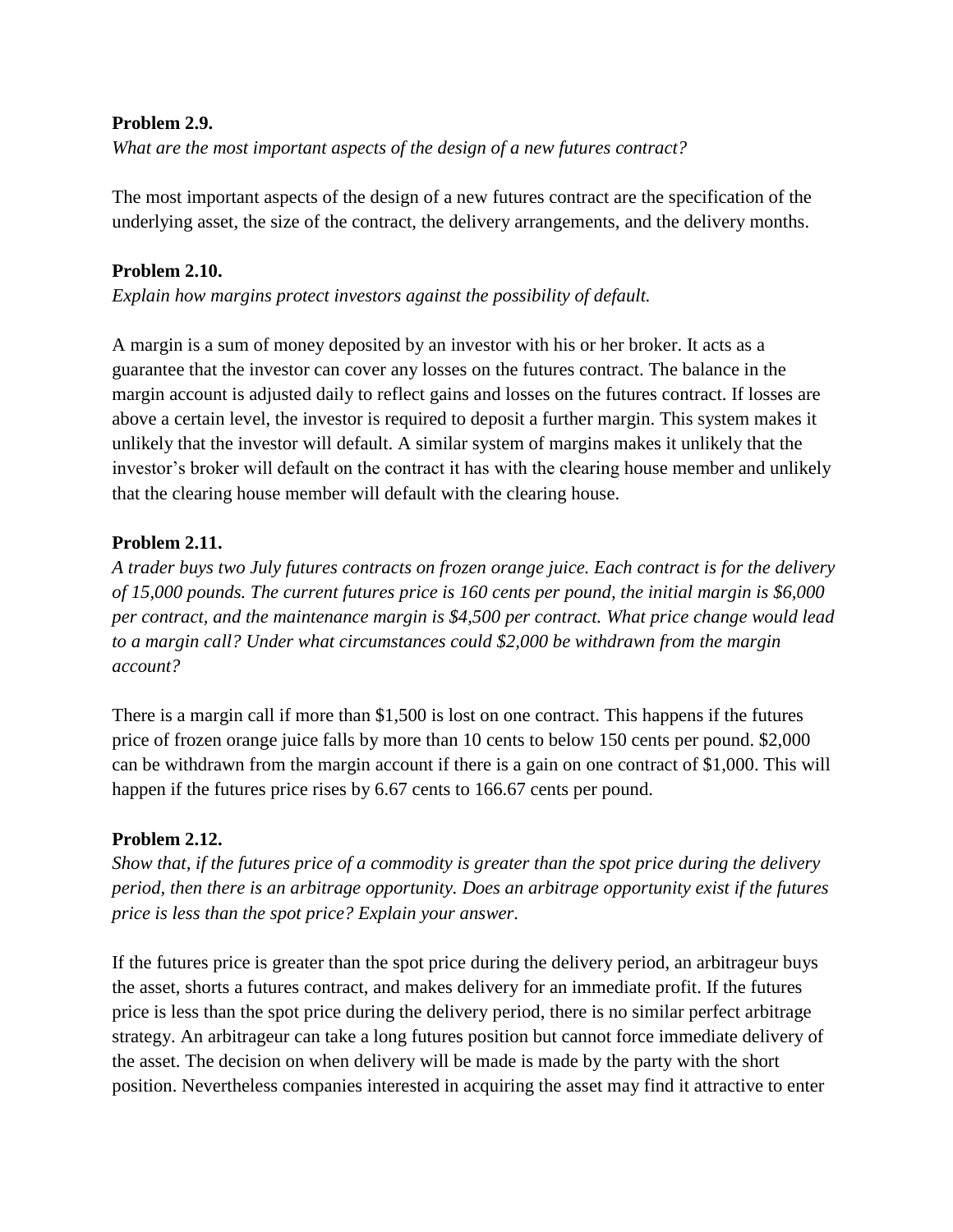into a long futures contract and wait for delivery to be made.

#### **Problem 2.13.**

*Explain the difference between a market-if-touched order and a stop order.*

A market-if-touched order is executed at the best available price after a trade occurs at a specified price or at a price more favorable than the specified price. A stop order is executed at the best available price after there is a bid or offer at the specified price or at a price less favorable than the specified price.

#### **Problem 2.14.**

*Explain what a stop-limit order to sell at 20.30 with a limit of 20.10 means.*

A stop-limit order to sell at 20.30 with a limit of 20.10 means that as soon as there is a bid at 20.30 the contract should be sold providing this can be done at 20.10 or a higher price.

#### **Problem 2.15.**

*At the end of one day a clearing house member is long 100 contracts, and the settlement price is \$50,000 per contract. The original margin is \$2,000 per contract. On the following day the member becomes responsible for clearing an additional 20 long contracts, entered into at a price of \$51,000 per contract. The settlement price at the end of this day is \$50,200. How much does the member have to add to its margin account with the exchange clearing house?*

The clearing house member is required to provide  $20 \times $2,000 = $40,000$  as initial margin for the new contracts. There is a gain of  $(50,200 - 50,000) \times 100 = $20,000$  on the existing the new contracts. There is a gain of  $(50,200 - 50,000) \times 100 = $20,000$  on the existing contracts. There is also a loss of  $(51,000 - 50,200) \times 20 = $16,000$  on the new contracts. The member must therefore add

 $40,000 - 20,000 + 16,000 = $36,000$ 

to the margin account.

#### **Problem 2.16.**

*On July 1, 2012, a Japanese company enters into a forward contract to buy \$1 million with yen on January 1, 2013. On September 1, 2012, it enters into a forward contract to sell \$1 million on January 1, 2013. Describe the profit or loss the company will make in dollars as a function of the forward exchange rates on July 1, 2012 and September 1, 2012.*

Suppose  $F_1$  and  $F_2$  are the forward exchange rates for the contracts entered into July 1, 2012 and September 1, 2012, and S is the spot rate on January 1, 2013. (All exchange rates are measured as yen per dollar). The payoff from the first contract is  $(S - F_1)$  million yen and the payoff from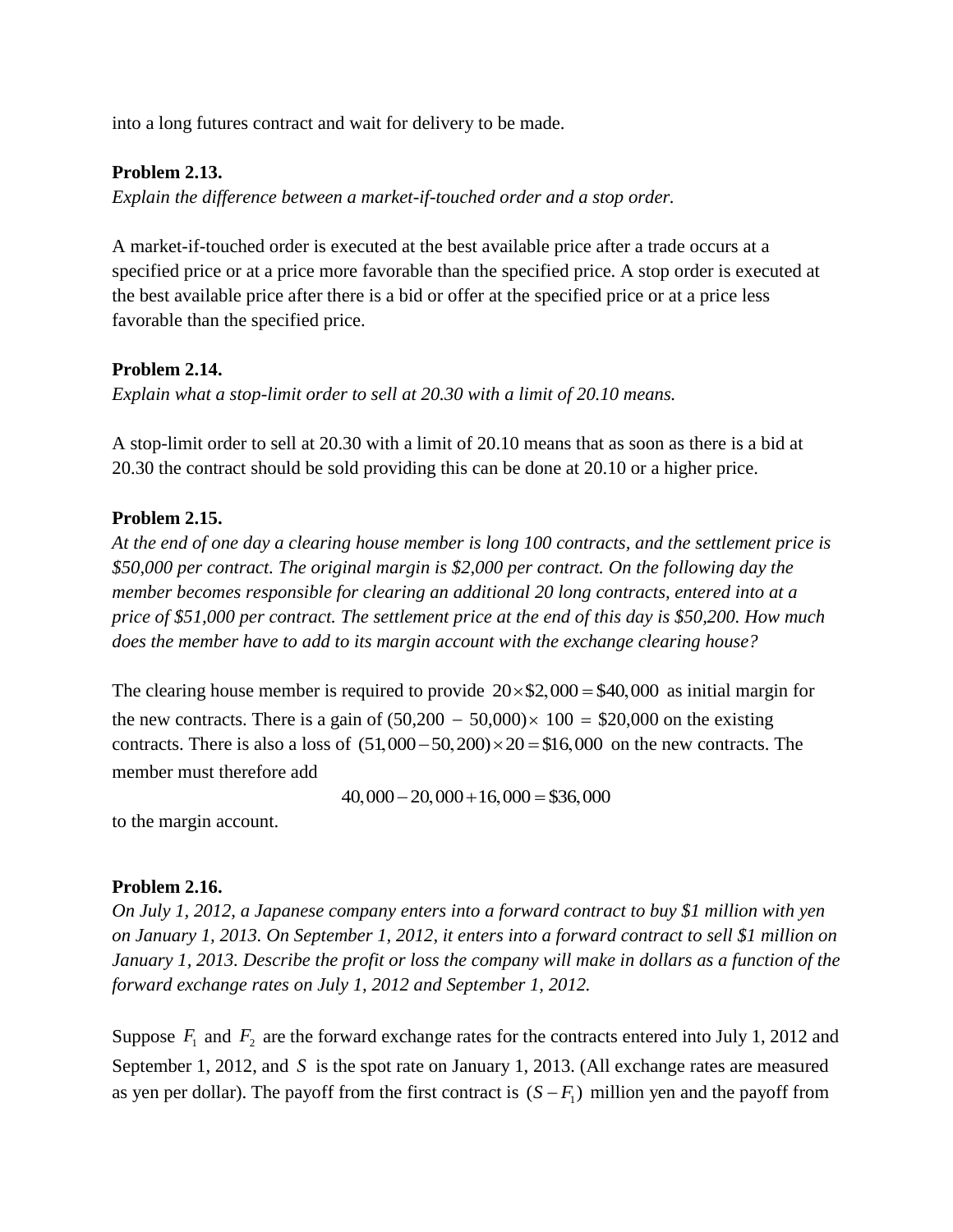the second contract is  $(F_2 - S)$  million yen. The total payoff is therefore  $(S - F_1) + (F_2 - S) = (F_2 - F_1)$  million yen.

### **Problem 2.17.**

*The forward price on the Swiss franc for delivery in 45 days is quoted as 1.1000. The futures price for a contract that will be delivered in 45 days is 0.9000. Explain these two quotes. Which is more favorable for an investor wanting to sell Swiss francs?*

The 1.1000 forward quote is the number of Swiss francs per dollar. The 0.9000 futures quote is the number of dollars per Swiss franc. When quoted in the same way as the futures price the forward price is  $1/1.1000 = 0.9091$ . The Swiss franc is therefore more valuable in the forward market than in the futures market. The forward market is therefore more attractive for an investor wanting to sell Swiss francs.

### **Problem 2.18.**

*Suppose you call your broker and issue instructions to sell one July hogs contract. Describe what happens.*

Live hog futures are traded on the Chicago Mercantile Exchange. The broker will request some initial margin. The order will be relayed by telephone to your broker's trading desk on the floor of the exchange (or to the trading desk of another broker). It will then be sent by messenger to a commission broker who will execute the trade according to your instructions. Confirmation of the trade eventually reaches you. If there are adverse movements in the futures price your broker may contact you to request additional margin.

### **Problem 2.19.**

*"Speculation in futures markets is pure gambling. It is not in the public interest to allow speculators to trade on a futures exchange." Discuss this viewpoint.*

Speculators are important market participants because they add liquidity to the market. However, contracts must be useful for hedging as well as speculation. This is because regulators generally only approve contracts when they are likely to be of interest to hedgers as well as speculators.

### **Problem 2.20.**

*Live cattle futures trade with June, August, October, December, February, and April maturities. Why do you think that the open interest for the June contract is less than that for the August contract in Table 2.2?*

Normally, the shorter the maturity of a contract is, the higher the open interest. However, traders tend to close out their positions in the month immediately before the maturity month. This means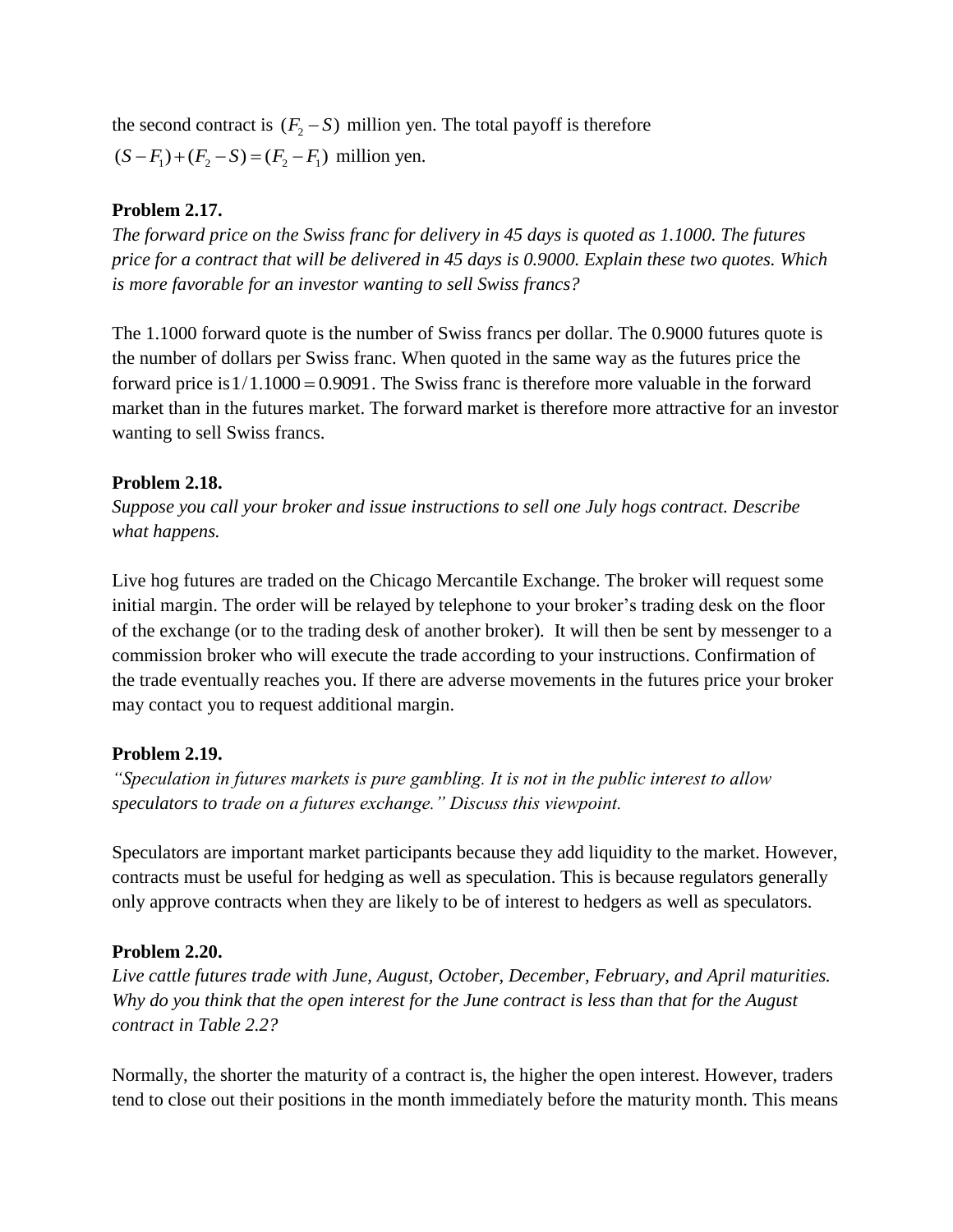that the open interest for the closest maturity month can be less than that for the next closest maturity month

#### **Problem 2.21.**

*What do you think would happen if an exchange started trading a contract in which the quality of the underlying asset was incompletely specified?*

The contract would not be a success. Parties with short positions would hold their contracts until delivery and then deliver the cheapest form of the asset. This might well be viewed by the party with the long position as garbage! Once news of the quality problem became widely known no one would be prepared to buy the contract. This shows that futures contracts are feasible only when there are rigorous standards within an industry for defining the quality of the asset. Many futures contracts have in practice failed because of the problem of defining quality.

#### **Problem 2.22.**

*"When a futures contract is traded on the floor of the exchange, it may be the case that the open interest increases by one, stays the same, or decreases by one." Explain this statement.*

If both sides of the transaction are entering into a new contract, the open interest increases by one. If both sides of the transaction are closing out existing positions, the open interest decreases by one. If one party is entering into a new contract while the other party is closing out an existing position, the open interest stays the same.

#### **Problem 2.23.**

*Suppose that on October 24, 2012, a company sells one April 2013 live-cattle futures contracts. It closes out its position on January 21, 2013. The futures price (per pound) is 91.20 cents when it enters into the contract, 88.30 cents when it closes out its position, and 88.80 cents at the end of December 2012. One contract is for the delivery of 40,000 pounds of cattle. What is the total profit? How is it taxed if the company is (a) a hedger and (b) a speculator? Assume that the company has a December 31 year end.*

The total profit is

The total profit is  
\n
$$
40,000 \times (0.9120 - 0.8830) = $1,160
$$
\nIf the company is a hedger this is all taxed in 2013. If it is a speculator  
\n
$$
40,000 \times (0.9120 - 0.8880) = $960
$$
\nis taxed in 2012 and

 $40,000 \times (0.8880 - 0.8830) = $200$ 

is taxed in 2013.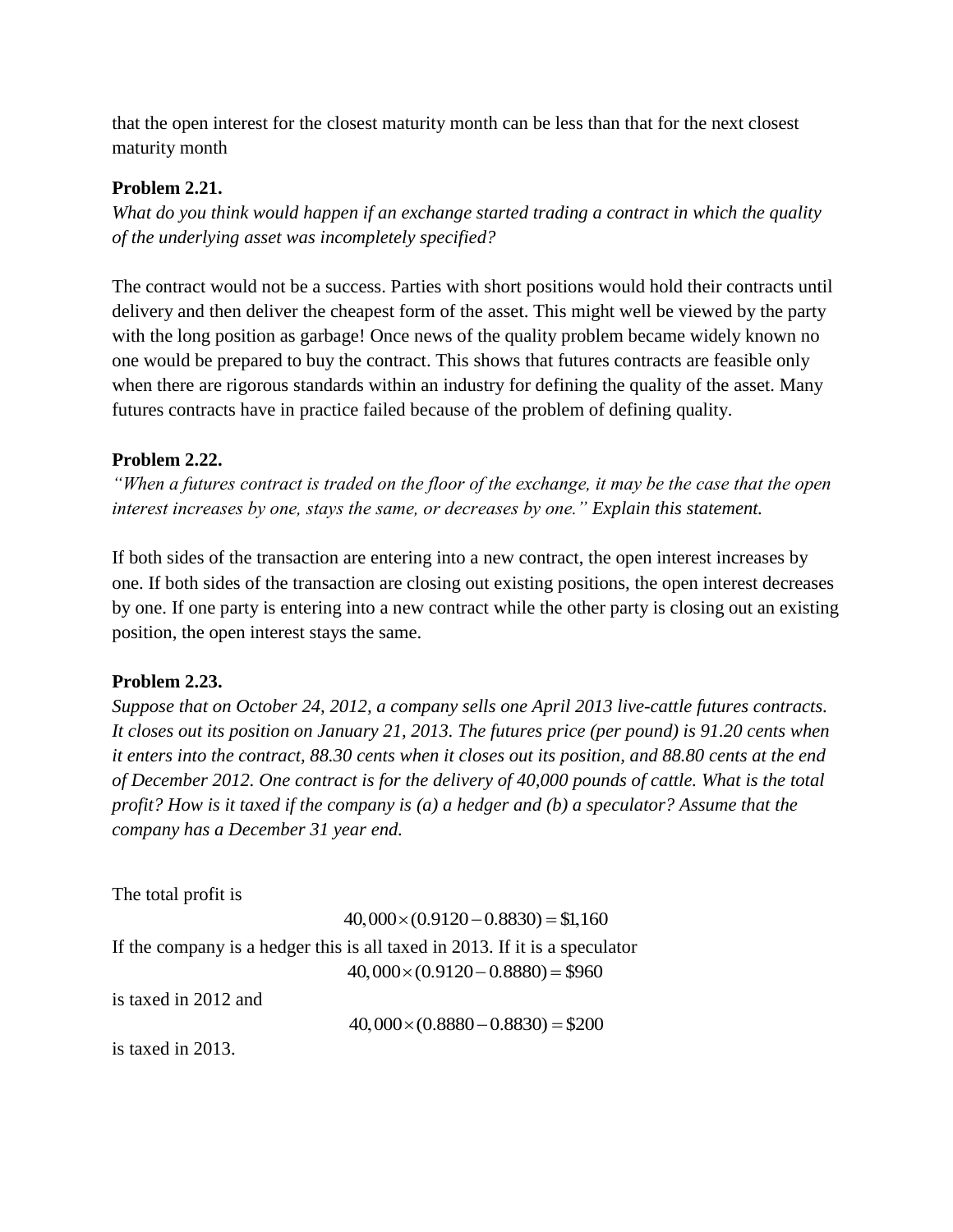#### **Problem 2.24.**

*A cattle farmer expects to have 120,000 pounds of live cattle to sell in three months. The livecattle futures contract traded by the CME Group is for the delivery of 40,000 pounds of cattle. How can the farmer use the contract for hedging? From the farmer's viewpoint, what are the pros and cons of hedging?*

The farmer can short 3 contracts that have 3 months to maturity. If the price of cattle falls, the gain on the futures contract will offset the loss on the sale of the cattle. If the price of cattle rises, the gain on the sale of the cattle will be offset by the loss on the futures contract. Using futures contracts to hedge has the advantage that it can at no cost reduce risk to almost zero. Its disadvantage is that the farmer no longer gains from favorable movements in cattle prices.

### **Problem 2.25.**

*It is July 2011. A mining company has just discovered a small deposit of gold. It will take six months to construct the mine. The gold will then be extracted on a more or less continuous basis for one year. Futures contracts on gold are available with delivery months every two months from August 2011 to December 2012. Each contract is for the delivery of 100 ounces. Discuss how the mining company might use futures markets for hedging.*

The mining company can estimate its production on a month by month basis. It can then short futures contracts to lock in the price received for the gold. For example, if a total of 3,000 ounces are expected to be produced in September 2011 and October 2011, the price received for this production can be hedged by shorting 30 October 2011 contracts.

### **Further Questions**

### **Problem 2.26**

*Trader A enters into futures contracts to buy 1 million euros for 1.4 million dollars in three months. Trader B enters in a forward contract to do the same thing. The exchange (dollars per euro) declines sharply during the first two months and then increases for the third month to close at 1.4300. Ignoring daily settlement, what is the total profit of each trader? When the impact of daily settlement is taken into account, which trader does better?*

The total profit of each trader in dollars is  $0.03 \times 1,000,000 = 30,000$ . Trader B's profit is realized at the end of the three months. Trader A's profit is realized day-by-day during the three months. Substantial losses are made during the first two months and profits are made during the final month. It is likely that Trader B has done better because Trader A had to finance its losses during the first two months.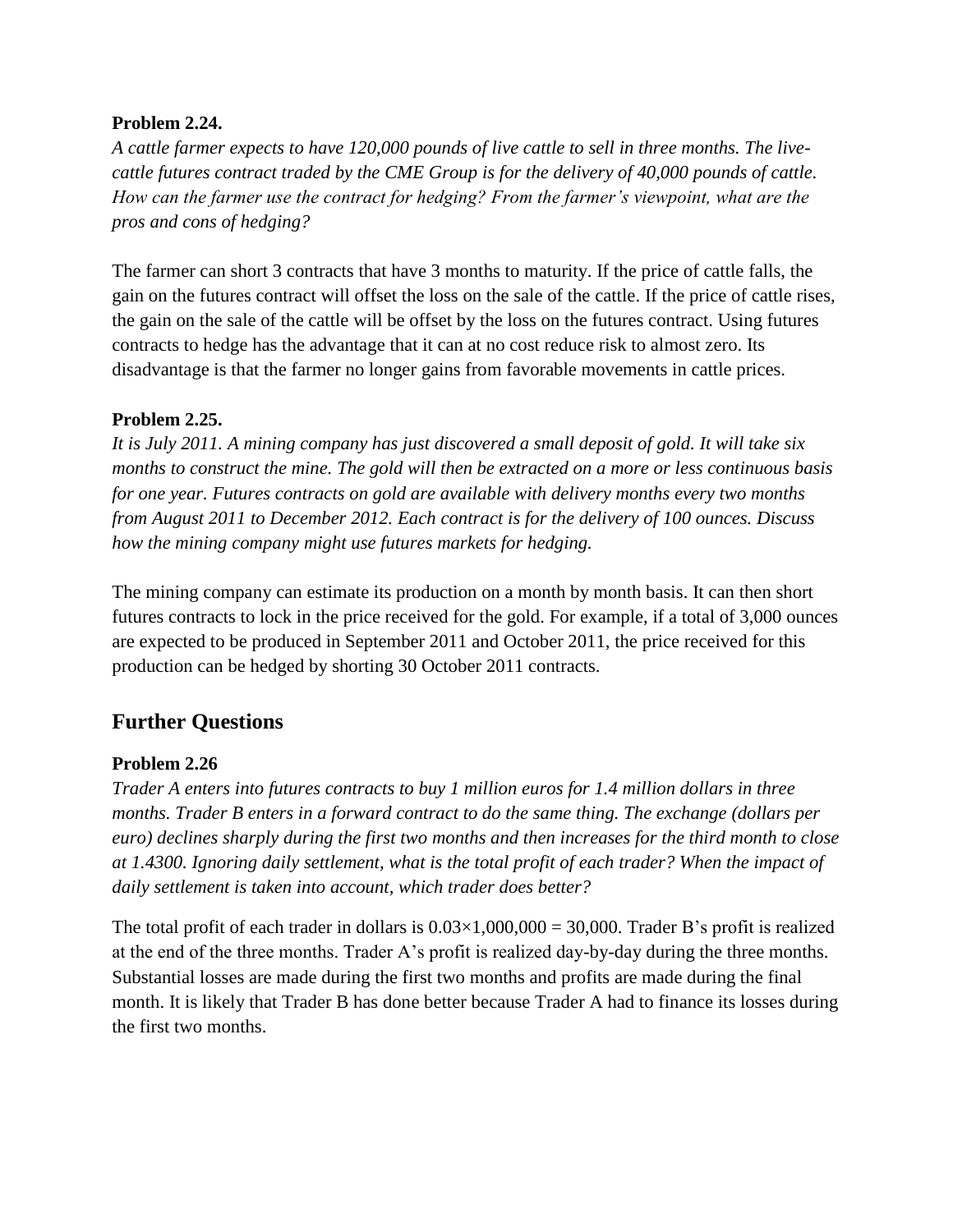#### **Problem 2.27**

*Explain what is meant by open interest. Why does the open interest usually decline during the month preceding the delivery month? On a particular day, there were 2,000 trades in a particular futures contract. This means that there were 2000 buyers (going long) and 2000 sellers (going short). Of the 2,000 buyers, 1,400 were closing out positions and 600 were entering into new positions. Of the 2,000 sellers, 1,200 were closing out positions and 800 were entering into new positions. What is the impact of the day's trading on open interest?*

Open interest is the number of contract outstanding. Many traders close out their positions just before the delivery month is reached. This is why the open interest declines during the month preceding the delivery month. The open interest went down by 600. We can see this in two ways. First, 1,400 shorts closed out and there were 800 new shorts. Second, 1,200 longs closed out and there were 600 new longs.

#### **Problem 2.28**

*One orange juice future contract is on 15,000 pounds of frozen concentrate. Suppose that in September 2011 a company sells a March 2013 orange juice futures contract for 120 cents per pound. In December 2011 the futures price is 140 cents. In December 2012 the futures price is 110 cents. In February 2013 it is closed out at 125 cents. The company has a December year end. What is the company's profit or loss on the contract? How is it realized? What is the accounting and tax treatment of the transaction if the company is classified as a) a hedger and b) a speculator?* 

The price goes up during the time the company holds the contract from 120 to 125 cents per pound. Overall the company therefore takes a loss of  $15,000\times0.05 = $750$ . If the company is classified as a hedger this loss is realized in 2013, If it is classified as a speculator it realizes a loss of  $15,000 \times 0.20 = $3000$  in 2011, a gain of  $15,000 \times 0.30 = $4,500$  in 2012, and a loss of  $15,000\times0.15 = $2,250$  in 2013.

#### **Problem 2.29.**

*A company enters into a short futures contract to sell 5,000 bushels of wheat for 450 cents per bushel. The initial margin is \$3,000 and the maintenance margin is \$2,000. What price change would lead to a margin call? Under what circumstances could \$1,500 be withdrawn from the margin account?* 

There is a margin call if \$1000 is lost on the contract. This will happen if the price of wheat futures rises by 20 cents from 450 cents to 470 cents per bushel. \$1500 can be withdrawn if the futures price falls by 30 cents to 420 cents per bushel.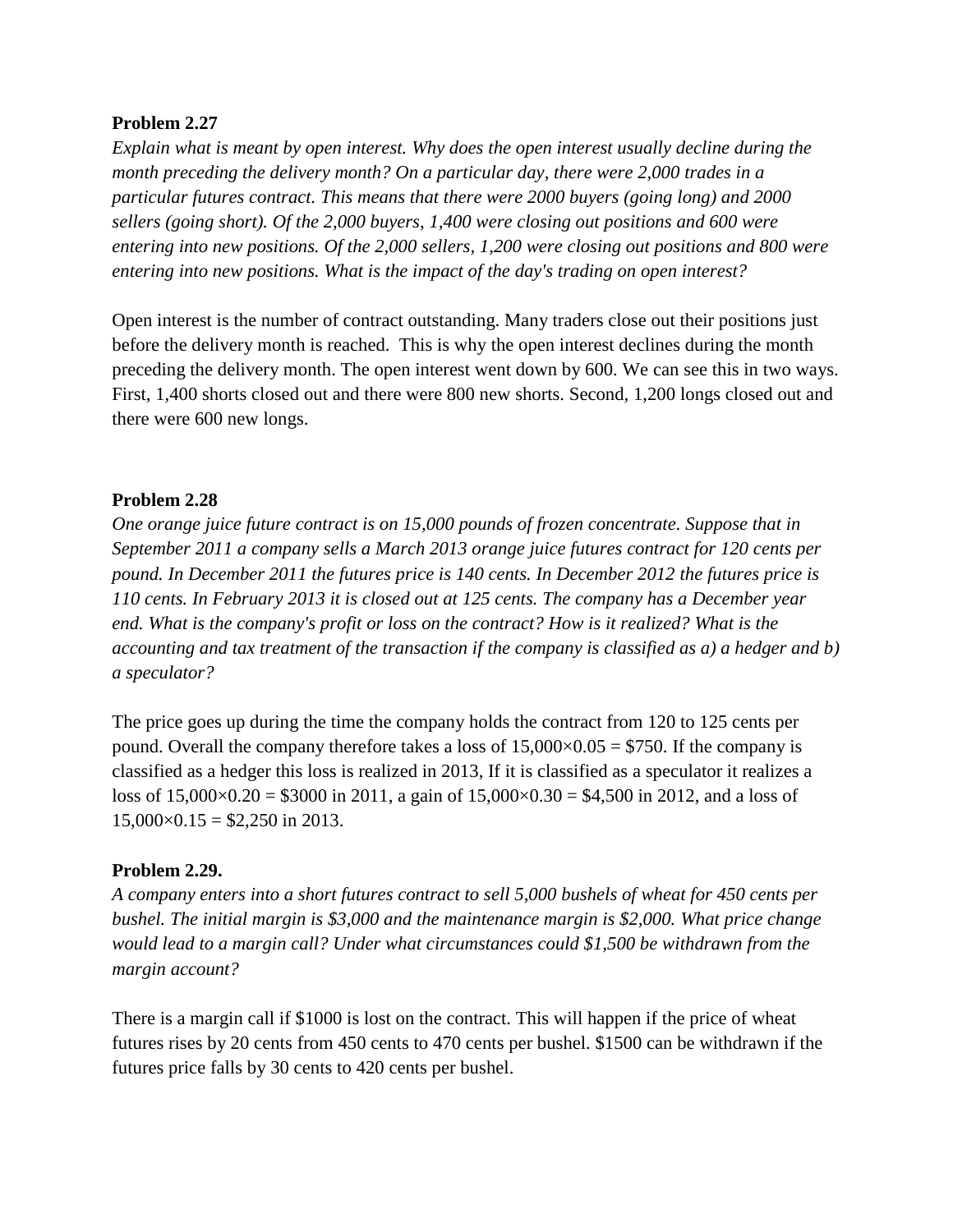#### **Problem 2.30.**

*Suppose that there are no storage costs for crude oil and the interest rate for borrowing or lending is 5% per annum. How could you make money on May 26, 2010 by trading July 2010 and December 2010 contracts on crude oil? Use Table 2.2.*

The July 2010 settlement price for oil is \$71.51 per barrel. The December 2010 settlement price for oil is \$75.23 per barrel. You could go long one July 2010 oil contract and short one December 2010 contract. In July 2010 you take delivery of the oil borrowing \$71.51 per barrel at 5% to meet cash outflows. The interest accumulated in five months is about  $71.51\times0.05\times5/12$  or \$1.49. In December the oil is sold for \$75.23 per barrel which is more than the amount that has to be repaid on the loan. The strategy therefore leads to a profit. Note that this profit is independent of the actual price of oil in June 2010 or December 2010. It will be slightly affected by the daily settlement procedures.

### **Problem 2.31.**

What position is equivalent to a long forward contract to buy an asset at *K* on a certain date *and a put option to sell it for K on that date?*

The long forward contract provides a payoff of  $S_T - K$  where  $S_T$  is the asset price on the date and *K* is the delivery price. The put option provides a payoff of max  $(K-S_T, 0)$ . If  $S_T > K$  the sum of the two payoffs is  $S_T - K$ . If  $S_T < K$  the sum of the two payoffs is 0. The combined payoff is therefore max  $(S_T - K, 0)$ . This is the payoff from a call option. The equivalent position is therefore a call option.

### **Problem 2.32. (Excel file)**

*The author's Web page (www.rotman.utoronto.ca/*<sup>~</sup>*hull/data) contains daily closing prices for the crude oil futures contract and gold futures contract. (Both contracts are traded on NYMEX.) You are required to download the data and answer the following:* 

- a) *How high do the maintenance margin levels for oil and gold have to be set so that there is a 1% chance that an investor with a balance slightly above the maintenance margin level on a particular day has a negative balance two days later? How high do they have to be for a 0.1% chance? Assume daily price changes are normally distributed with mean zero. Explain why the exchange might be interested in this calculation*
- b) *Imagine an investor who starts with a long position in the oil contract at the beginning of the period covered by the data and keeps the contract for the whole of the period of time covered by the data. Margin balances in excess of the initial margin are withdrawn. Use the maintenance margin you calculated in part (a) for a 1% risk level and assume that the maintenance margin is 75% of the initial margin. Calculate the number of margin calls and the number of times the investor has a negative margin balance and therefore an incentive to walk away. Assume that all margin calls are met in your calculations. Repeat the calculations for an investor who starts with a short position in the gold*